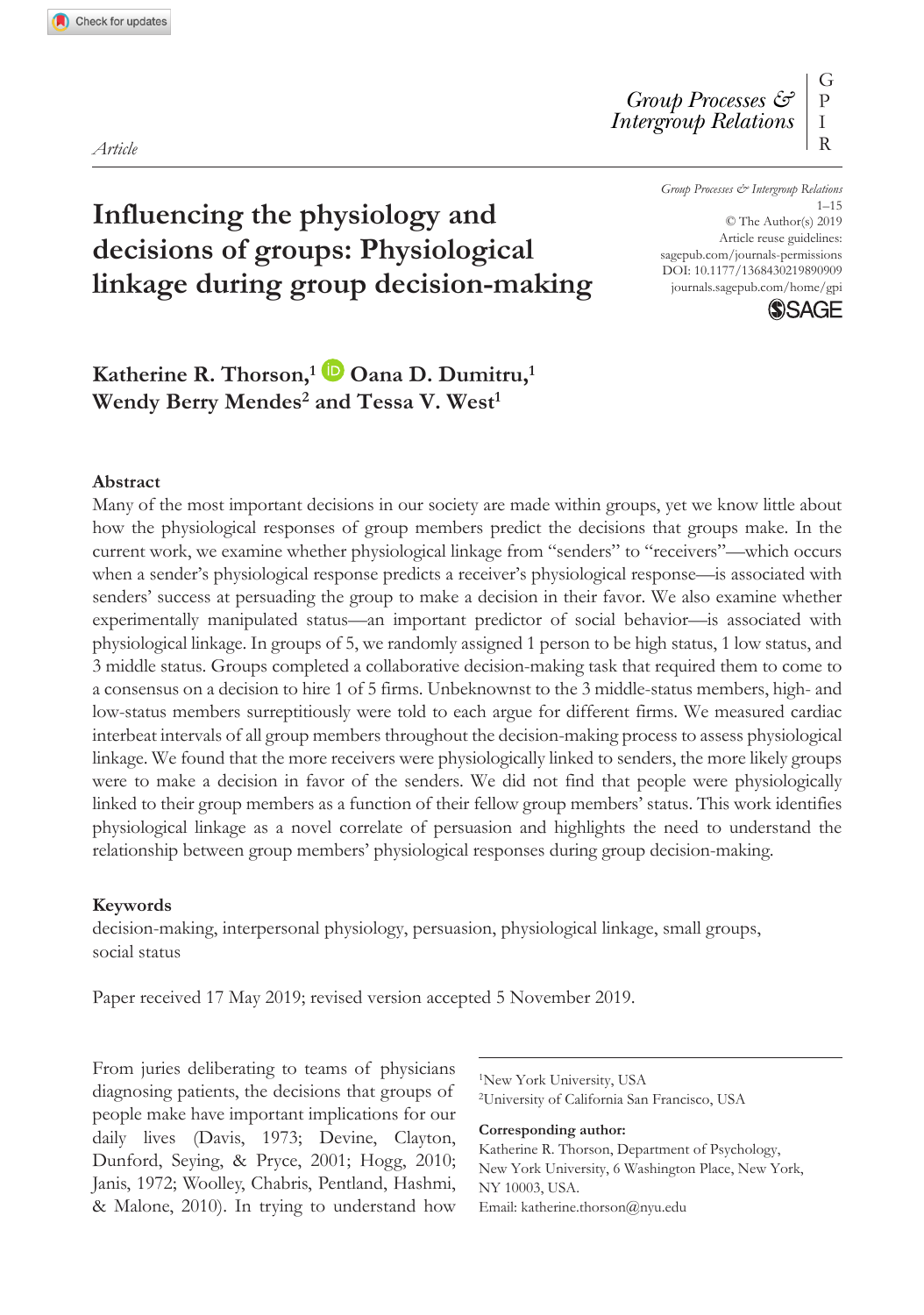people make decisions together, scholars have examined the ways in which individual group members respond physiologically while making decisions in groups (e.g., van Prooijen, Ellemers, van der Lee, & Scheepers, 2018), which can provide insight into the psychological processes group members experience. For example, research has shown that when a group member's ideas get rejected by the group, the rejected group member experiences greater vasoconstriction, suggesting that they experience more psychological threat (Jamieson, Valdesolo, & Peters, 2014). Although prior research on group decision-making has focused on individual group members' physiological responses, to our knowledge, it is not yet known how the relationships between group members' physiological responses might be associated with the decisions that groups make.

In the current work, we draw from research showing that people who are interacting with one another can exhibit similarity or correspondence between their physiological responses (Palumbo et al., 2017; Timmons, Margolin, & Saxbe, 2015) and that this can occur, in particular, when groups are working together on collaborative tasks (e.g., Haataja, Malmberg, & Järvelä, 2018; Mønster, Håkonsson, Eskildsen, & Wallot, 2016). We extend this research to examine how physiological linkage of autonomic nervous system (ANS) responses is related to the decisions groups make when they are working together. Specifically, we study groups—similar to hiring committees and juries—where two people in the group are trying to persuade the group to make a particular decision. We study physiological linkage of ANS responses, which occurs when the physiological response of one group member, referred to as the "sender," predicts the physiological response of another group member, referred to as the "receiver," at a following time point (see Figure 1). We examine whether linkage is associated with the sender's success at persuading the group to make a decision in the sender's favor. In other words, when the sender's physiology predicts the subsequent physiological responses of their group mates



**Figure 1.** Model of physiological linkage. The sender's physiological response predicts the physiological responses of each of the receivers at a following time point. The receivers are said to be "physiologically linked" to the sender.

(the "receivers"), is that associated with the sender successfully persuading those group mates as well?

Past empirical and theoretical work related to the processes underlying physiological linkage suggests that the physiological responses of successful persuaders might predict the physiological responses of the people they are trying to persuade. This might occur because successfully influencing other people requires getting their attention (Fiske, 2010; Paluck & Shepherd, 2012; Paluck, Shepherd, & Aronow, 2016), and recent studies suggest that physiological linkage occurs when people are most attentive to one another. For example, similarity between skin conductance responses is lower between patients and therapists when therapists deliberately ignore the emotional states of their patients (Marci & Orr, 2006). In dyadic interactions between African Americans and European Americans, African Americans show physiological linkage of preejection period responses to European Americans under conditions when African Americans are expected to be most attentive to European Americans: when they "leak" nonverbal cues of prejudice (e.g., appearing tense and uncomfortable; West, Koslov, Page-Gould, Major, & Mendes, 2017). Indeed, researchers have theorized that for linkage to occur, the physiological response of the sender must be associated with signals that the receiver notices. The receiver must be attentive—either consciously or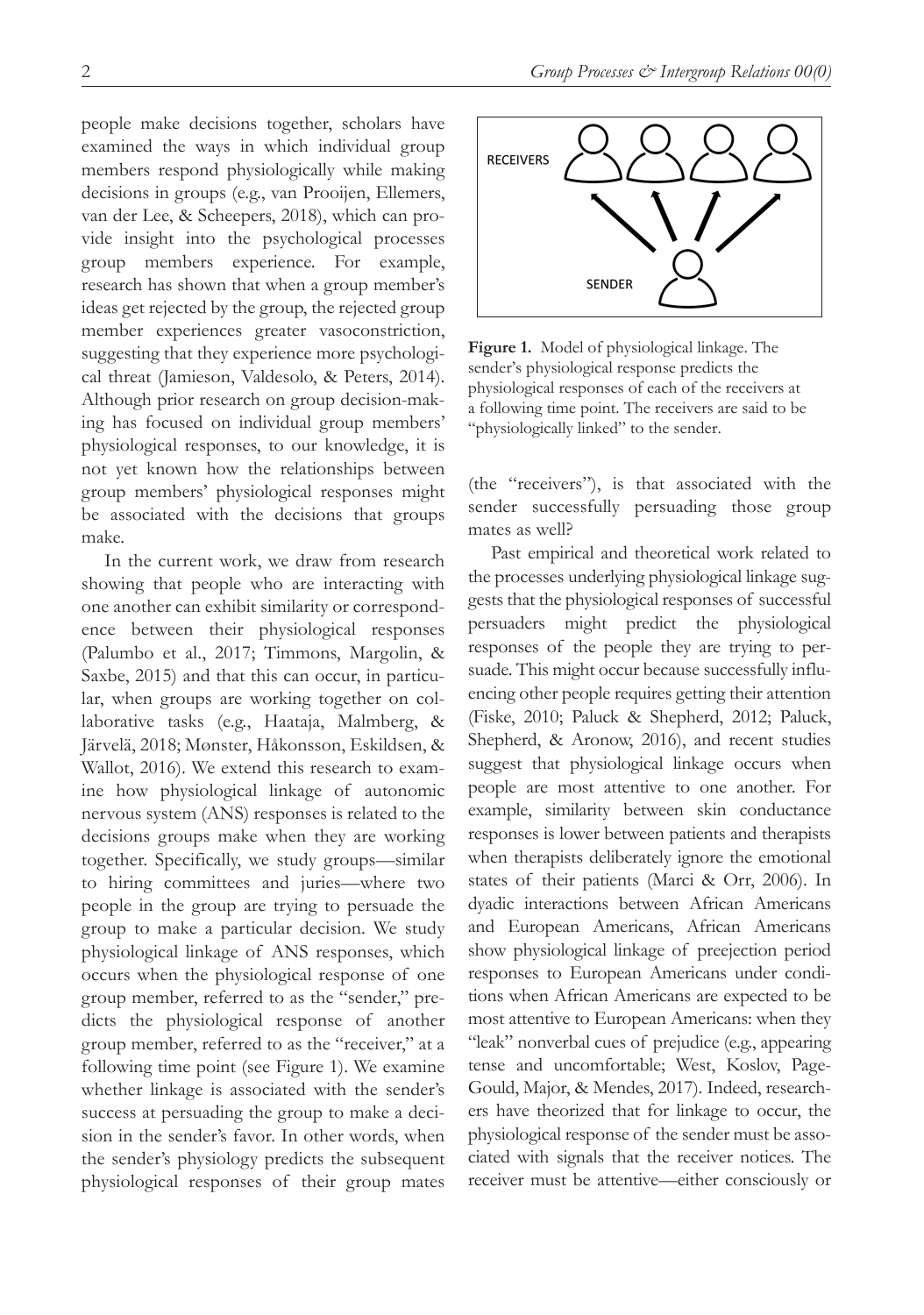nonconsciously—to these cues in order to then experience a similar physiological state (Thorson, West, & Mendes, 2018).

To test the relationship between successful persuasion and physiological linkage, we study groups of five people in which two people are told to convince the group to make a particular (but different from each other) decision. We then examine whether physiological linkage to senders (which occurs when the sender's physiological response predicts the receivers' subsequent physiological responses) is associated with the group making a final decision that is in the sender's favor.

We also examine how linkage is associated with an important predictor of behavior in groups—people's social status. One of the most consistent drivers of group decision-making is status: people who have more status—respect and admiration from others (Fiske, 2010; Magee & Galinsky, 2008)—are more likely to influence others in group decision-making than people who have less status (Berger, Cohen, & Zelditch, 1972; Devine et al., 2001; Kalkhoff & Barnum, 2000; Liberati, Gorli, & Scaratti, 2016). For example, senior physicians influence decision-making in medical teams and the tenor of communication in operating rooms (Lingard, Reznick, Espin, Regehr, & DeVito, 2002), and high-status jury forepersons influence the process and outcomes of juror deliberations (Devine et al., 2001).

In the present research, we randomly assigned people to be "high," "middle," or "low" status before a group interaction to examine how status influences physiological linkage during group decision-making interactions. We manipulated status so that we could see how the perception of status (when it is not associated with other traits that are often tied to status, like task-related competence and leadership skill) within groups affects physiological linkage. To our knowledge, little research has directly examined the influence of status on physiological linkage. Given that physiological linkage often occurs when people are paying attention to one another, and that highstatus people often receive more attention than low-status people (Fiske, 2010; Foulsham, Cheng,

Tracy, Henrich, & Kingstone, 2010), we predicted that people would show more physiological linkage to high-status group members (i.e., high-status others would predict the physiology of lower status people—both the low-status group members and the middle-status group members) than vice versa. Such a pattern has been found within dyadic negotiations (Kraus & Mendes, 2014), but to our knowledge, no research has examined this question within groups that are making decisions. In this context, having two people compete for attention from the rest of the group might disrupt the previously found relationship between status and linkage during dyadic negotiations.

# **Current Research**

We assigned groups of five new acquaintances with a cooperative task that required them to come to a joint selection of one of five executive search firms. Within the five-person group, one person randomly assigned to a high-status role and one person assigned to a low-status role (described in what follows) surreptitiously were instructed to argue on behalf of a particular search firm. We assessed the autonomic nervous system (ANS) activity of all five group members continuously throughout the group interaction by measuring cardiac interbeat intervals (IBI), which is the amount of time in milliseconds between successive heartbeats. We chose this measure of ANS activity because (a) it is sensitive to quick changes in affect, motivation, and emotion, which we were interested in tracking within group members over time, (b) it can easily be obtained from five group members simultaneously, and (c) measuring it (with a heart rate monitor in the middle of the torso) does not require group members to be inhibited in their speech or movements, allowing for natural social behavior. Because IBI represents a measure of general autonomic arousal and the intensity of people's experiences, we interpret linkage on IBI responses as indicating the extent to which individuals "track" the fluxes and flows of the intensity of their partners' psychological states through both verbal and nonverbal cues that their partners provide.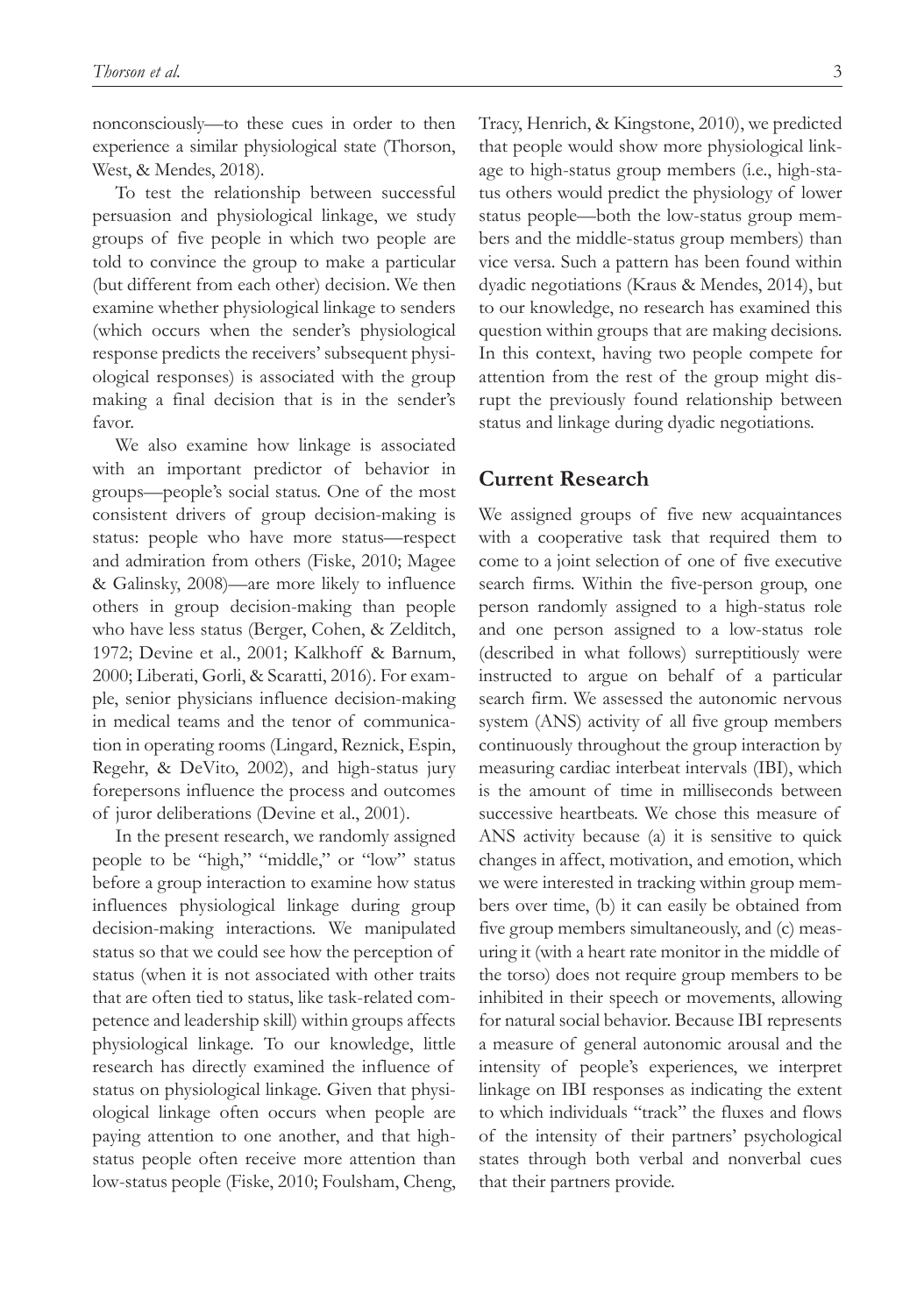We calculated physiological linkage scores for each person in the group that represent the extent to which all other group members show physiological linkage to that person, from one moment to the next, throughout the interaction. Other quantifications of physiological correspondence have been used by researchers (for overviews, see Palumbo et al., 2017; Thorson et al., 2018); however, we chose the present operationalization for three reasons. One, it utilizes a time-lagged component where the sender's physiological response predicts the receivers' physiological responses at a following time point. This allows us to track the extent to which people might be attentive to each other's verbal and nonverbal behaviors during an interaction and experiencing physiological changes as a result (in contrast to covariation models, which examine physiological responses at the same time point, presumably tracking the extent to which people concurrently share psychological experiences). Second, this model allows us to examine physiological linkage while accounting for physiological stability—which is the extent to which people's physiological responses at one time point predict their own responses at a following time point—which is important because it typically accounts for a large share of the variance in predicting people's physiological responses at any time point. Third, this approach allows us to examine associations between physiological linkage and the outcome of persuading group members, which not all models can accommodate.

Consistent with prior research, we expected that groups would be more likely to select firms advocated for by high-status group members relative to low-status group members. We also expected that both high- and low-status people would be similarly motivated during the task. Thus, we examined ANS reactivity of these group members (relative to each other and to middlestatus group members), given that ANS reactivity can reflect greater effort and engagement (Obrist, 1981; Wright & Kirby, 2001). We then tested two key questions. First, we examined whether physiological linkage from senders to receivers—which occurs when a sender's physiological response predicts a receiver's physiological response—is associated with senders' success at persuading the group to make a decision in their favor. Second, we examined whether experimentally manipulated social status is associated with physiological linkage in groups.

#### *Status Manipulation*

We randomly assigned status using a manipulation from past research on social hierarchies (Anderson & Berdahl, 2002; Galinsky, Gruenfeld, & Magee, 2003; Lammers, Galinsky, Gordijn, & Otten, 2008). Participants completed a leadership questionnaire about themselves, which was ostensibly scored by the experimenters. Group members then received randomly assigned feedback about who had the most leadership experience (the high-status group member), who had the least leadership experience (the low-status group member), and who had experience in between these two persons (the middle-status group members).

Research using this manipulation (i.e., where participants receive feedback ostensibly on the basis of a leadership questionnaire) has often combined the feedback component with control over valued resources (e.g., money; Anderson & Berdahl, 2002; Galinsky et al., 2003), which is a traditional manipulation of power. In this research, we did not give the person who had the most leadership experience explicit control over resources. Therefore, we refer to the manipulation as a status manipulation, where status is conceptualized as the amount of respect or admiration that people have because they have more expertise or skills than others in a certain domain (in this case, in leadership; Fiske, 2010). However, we acknowledge that this could also be considered a manipulation of "expert power," given that those with the most leadership experience are likely considered to have valuable expertise (French & Raven, 1959).

# **Pilot Study**

First, we present a pilot study of our status manipulation, where we examined (a) whether participants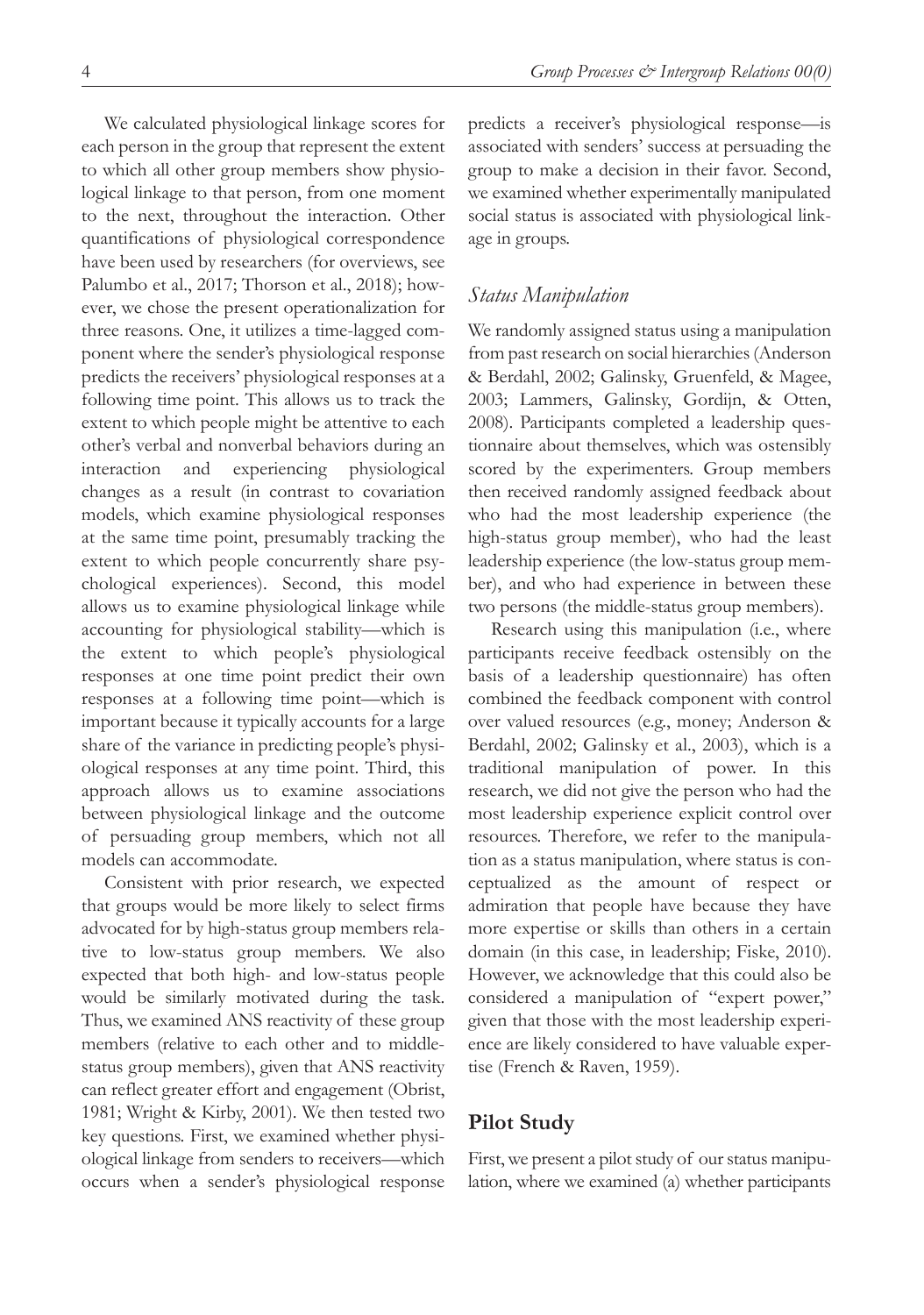accurately recalled the information provided in the manipulation and (b) whether the manipulation affected how much status people think their fellow group members have. The purpose of this study was to make sure that the status manipulation had the intended effects on people's perceptions of status (study materials, data, and syntax are available at [https://osf.io/xu6ep/\)](https://osf.io/xu6ep/).

## *Methods*

*Participants.* Participants were undergraduate students who participated in the study for partial course credit ( $N_{\text{participants}} = 330$ ;  $M_{\text{age}} = 19.94$ years,  $SD_{\text{age}} = 1.25$  years; 67.6% female, 31.2% male, 0.6% gender-queer, 0.3% transgender male; 37.6% Asian, 33.9% White, 9.4 % Black, 7.6% multiracial, 0.9% other, 0.3% Native Hawaiian or other Pacific Islander, 0.3% Native American; 81.2% non-Hispanic, 18.5% Hispanic). Twentyfive participants who are not included in the aforementioned numbers participated in the study but chose to have their data deleted after learning about the manipulation at the end of the study.

*Procedure.* Participants were students in large psychology courses who were given the opportunity to participate during class time in a 10-minute study about group decision-making. Participants were told that the study would involve interacting with other students in the class via the Internet and were asked to complete the study on a smartphone, tablet, or laptop. Tablets were provided for students who did not have devices that could access the Internet.

*Status manipulation.* After providing consent, all participants completed a leadership questionnaire in which they rated themselves on traits related to leadership and listed their past leadership positions and current grade point average (GPA). Questionnaires were ostensibly processed and scored. Participants were then told that they would be entering a chat room with four other group members from their class and that they would see a symbol and letter combination next to each of their names in the chat room. We told participants that these symbols and letters were based on the questions they answered about their leadership experiences. We said that the person with the gold diamond and the letter A had the most leadership experience (high status), that the person with the gray circle and the letter E had the least leadership experience (low status), and that the three people with blue squares and the letters B, C, and D were somewhere in the middle. We told participants that all of their group members also received the same information and that if they needed to remind themselves what the symbols meant before moving on, they could use the "Back" button. Next, each participant was randomly assigned to one of the three roles, ostensibly based on their answers to the leadership questionnaire.

*Search firm task.* Before completing the following self-report measures, approximately half of the participants were randomly assigned to receive instructions for the group decision-making task used in the main study. We did this so that we could check if the effects of the status manipulation varied by whether participants received instructions about the task alongside the manipulation. Each set of instructions included a portion that was common to all participants, explaining that the group's task was to select the best of five executive search firms to assist in hiring a senior vice president of business development. The common instructions also listed a brief description of each of the five search firms. High- and low-status participants were also told that their task was to convince the group to hire one particular search firm that was specified on the instructions sheet, and they would receive a 5-dollar reward if they were successful at convincing the rest of the group to select their search firm without revealing this goal. High- and lowstatus participants did not know that anyone else in the group was also trying to advocate for a particular search firm. Participants were told they would have 10 minutes to reach a group decision. Participants were told that they could select a firm with (a) a unanimous vote (all five people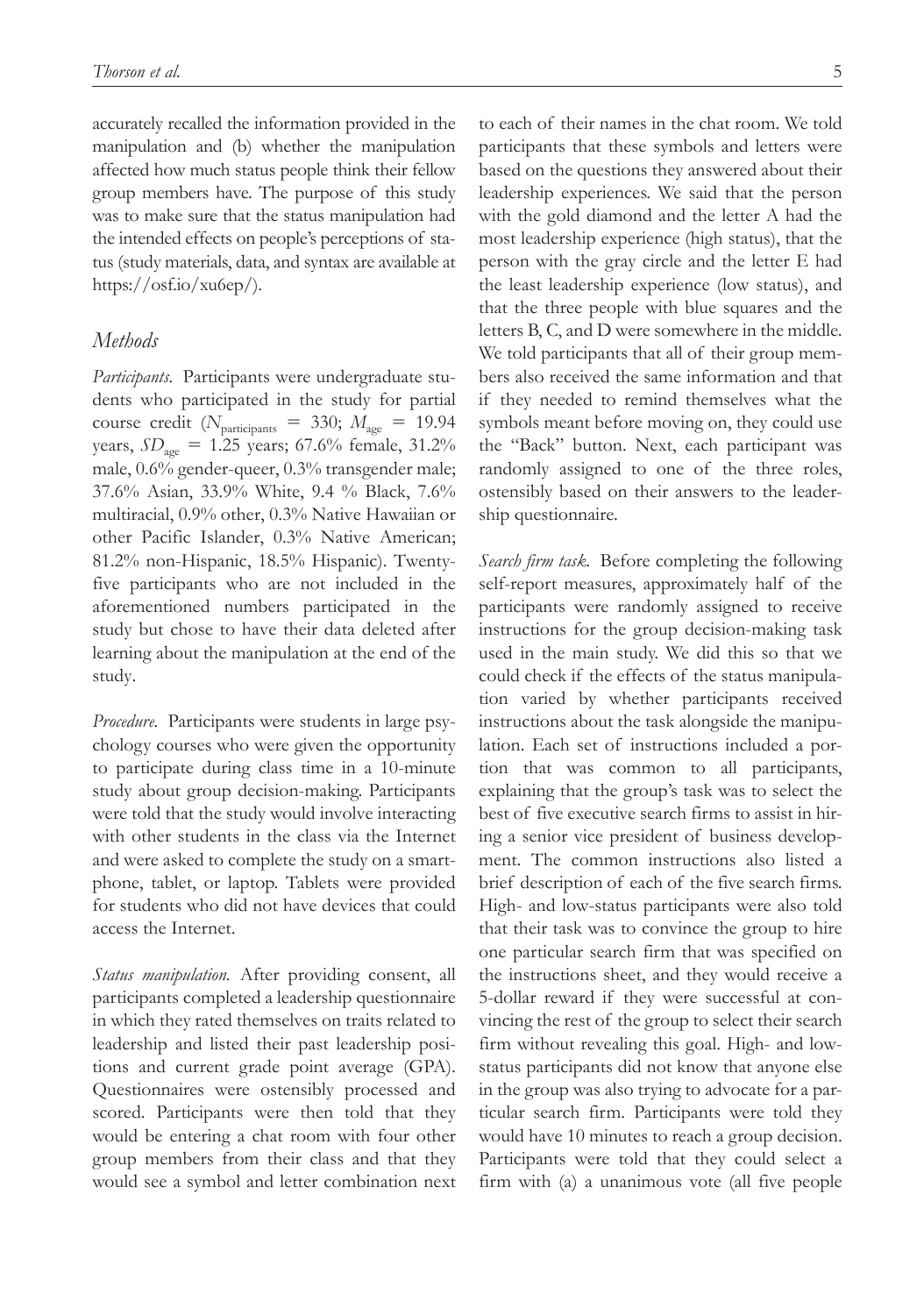agreed), (b) a majority vote (three or four people agreed), (c) a figurehead vote (the group selected one person to make a final decision, even if it was not unanimous), or that they could make no decision. Participants then completed the measures listed in what follows, after which the study ended. They did not engage in an online discussion. They were debriefed about the nature of the study. They were told that the results regarding their leadership questionnaire and how they related to other group members were not real and were randomly assigned.

#### *Measures*

*Recall of the manipulation.* To examine whether participants could accurately recall the information provided in the manipulation, we asked them to indicate the group member who had the most leadership experience and the group member who had the least leadership experience.

*Perceived status of group members.* To examine whether the manipulation affected how much status people thought their group members had, we used a four-item measure of status that has been used in the small groups literature and incorporates multiple components of status, including respect and influence (Anderson, Brion, Moore, & Kennedy, 2012). On 7-point scales (1 = *not much at all*, 7 = *very much*), participants rated how much respect and admiration each group member deserved, as well as how much they thought each group member would influence decisions, lead the decision-making process, and contribute to decisions when their group worked together. We averaged participants' responses on these items to create a measure of perceived status ( $\alpha = .85$ ).

#### *Results*

*Recall of the manipulation.* Nearly all participants (97.3%) correctly recalled who had the most leadership experience, and nearly all participants (99.1%) correctly recalled who had the least leadership experience.

*Perceived status of group members.* We analyzed the data using the MIXED procedure in SPSS to

account for nonindependence in people's ratings across multiple targets. This procedure uses the Satterthwaite (1946) method to calculate degrees of freedom, which involves a weighted average of the between and within degrees of freedom (see Fitzmaurice, Laird, & Ware, 2011; Kenny, Kashy, & Cook, 2006). Degrees of freedom in this method, which can be fractional, are based on the total number of data points considered, adjusted for the nonindependence of ratings. Because effects of nonindependence are considered by the Satterthwaite approximation, the degrees of freedom for different effects also vary across different tests.

The dependent variable was how much status people thought each group member had. The fixed effects were the assigned status of the target (the person being perceived), the assigned status of the perceiver (the person doing the perceiving), and an interaction between target and perceiver status. We also included a main effect of whether or not perceivers had been randomly assigned to receive instructions for the group decision-making task used in the main study ("instructions"), as well as interaction terms between the instructions variable and all other terms in the model. Because each perceiver judges multiple targets, we included a random intercept for each perceiver.

The main effect of instructions, all interactions with instructions, and the interaction between target and perceiver status were nonsignificant ( $ps$   $>$  .30), so we trimmed them from the following models. To control for Type I error in post hoc pairwise comparisons, we applied Bonferroni corrections (Abdi, 2007). To do this, we took the *p* values obtained from each pairwise comparison and multiplied each one by the number of comparisons that were done. As is convention, we report this adjusted *p* value and compare it to an alpha of .05 to determine significance.

As predicted, we found a significant main effect of target status, *F*(2, 988) = 579.95,  $p < .001$ . People who were assigned to the highstatus role were judged to have more status  $(M = 5.84, SD = 0.94)$  than those in the middlestatus role ( $M = 5.10$ ,  $SD = 0.90$ ;  $p < .001$ ) and in the low-status role ( $M = 4.41$ ,  $SD = 1.20$ ;  $p \le$ .001). People in the middle-status role were also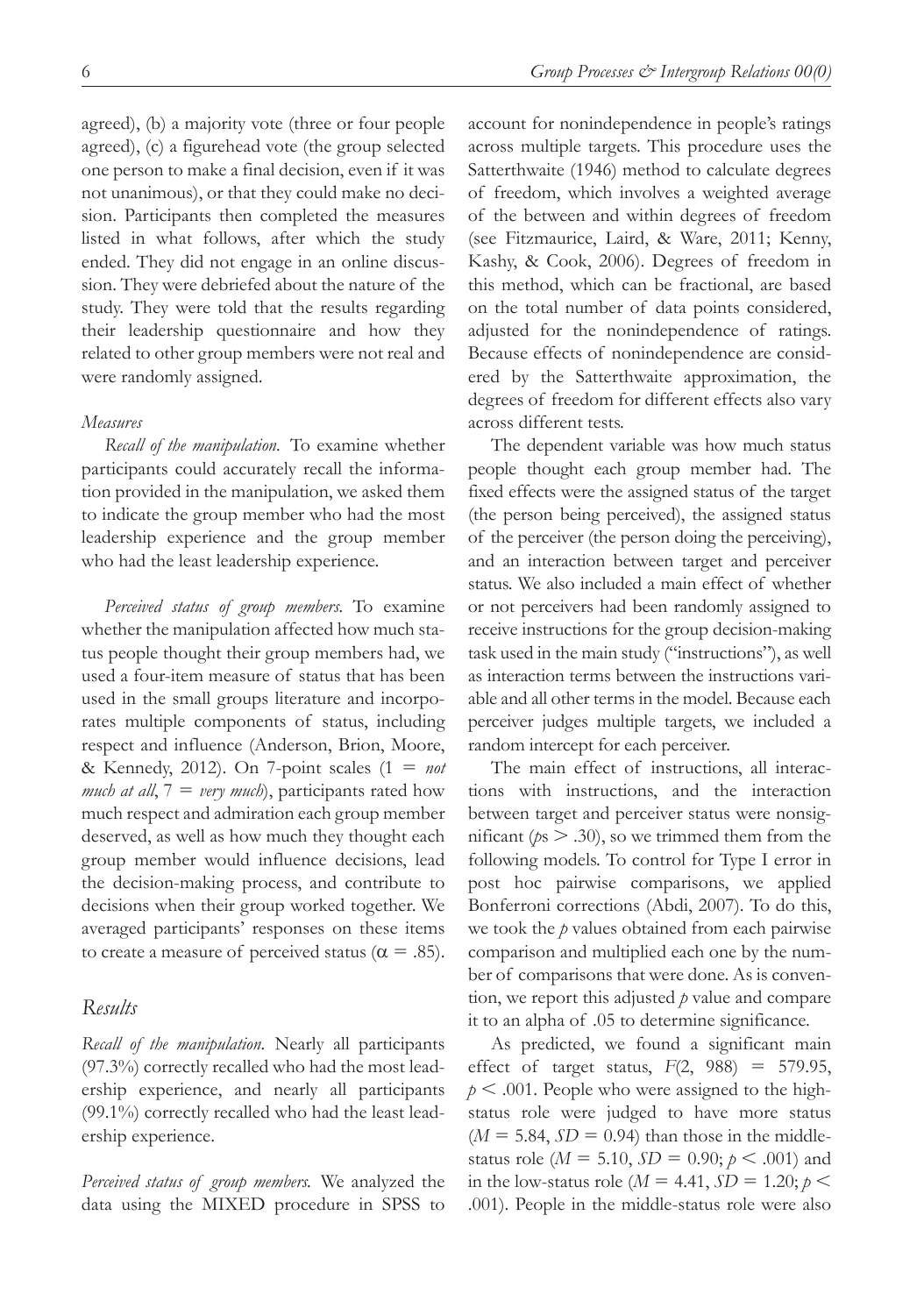

**Figure 2.** Overview of the procedure.

*Note*. Bold outlines indicate that group members were in the same room; at all other times, group members were in separate rooms.

judged to have more status than those in the lowstatus role ( $p < .001$ ). We also found a significant main effect of perceiver status,  $F(2, 330.65)$  = 5.69,  $p = 0.004$ . People who were assigned to the high-status role did not perceive other group members to have more status  $(M = 5.16, SD =$ 1.02) than those who were assigned to the middle-status role ( $M = 5.12$ ,  $SD = 1.10$ ;  $p = .14$ ). However, people in the high-status role did perceive other group members to have more status than those in the low-status role  $(M = 5.03, SD)$  $= 1.04$ ;  $p \le 0.002$ ). People who were assigned to the middle-status role did not perceive other group members to have more status than those in the low-status role perceived ( $p = .081$ ).

#### *Summary*

In this pilot study, we found that participants could accurately recall the information provided in the manipulation and that the manipulation affected how much status people thought their fellow group members had: high-status targets were seen as having more status than middle- and low-status targets, and low-status targets were also seen as having less status than middle- (and high-) status targets. Next, we use this manipulation in the main study to test our two key questions about how physiological linkage is associated with successful persuasion and how status affects physiological linkage in groups.

# **Main Study**

#### *Methods*

Additional methodological and analytic details are provided in the supplemental material (SM; a video of the procedure is provided at [https://](https://www.youtube.com/watch?v=m9sZFp8qVjU&t=6s) [www.youtube.com/watch?v=m9sZFp8qVjU&t](https://www.youtube.com/watch?v=m9sZFp8qVjU&t=6s) [=6s;](https://www.youtube.com/watch?v=m9sZFp8qVjU&t=6s) study materials, data, and syntax are available at<https://osf.io/xu6ep/>).

*Participants.* Participants were undergraduate students who participated in the study for partial course credit ( $N_{\text{groups}} = 46$ ,  $N_{\text{participants}} = 230$ ;  $M_{\text{age}} = 20.00 \text{ years}, SD_{\text{age}} = 1.26 \text{ years}; 71.3\%$ female, 27.8% male, 0.9% gender-queer; 41.3% Asian, 25.7% White, 13.0% Hispanic, 10.0% multiracial, 6.1% Black, 0.4% Pacific Islander, 0.4% other). Participants were prescreened to ensure that they did not have a pacemaker, doctor-diagnosed heart murmur, or hypertension (Blascovich, Vanman, Mendes, & Dickerson, 2011).

#### *Procedure*

*Baseline.* Previously unacquainted participants arrived at the lab in groups of five people (see Figure 2), where they were each brought to a private room with an experimenter, who explained how to wear a heart rate monitor at heart height. We then recorded a 5-minute physiological baseline while participants watched a relaxing video about nature.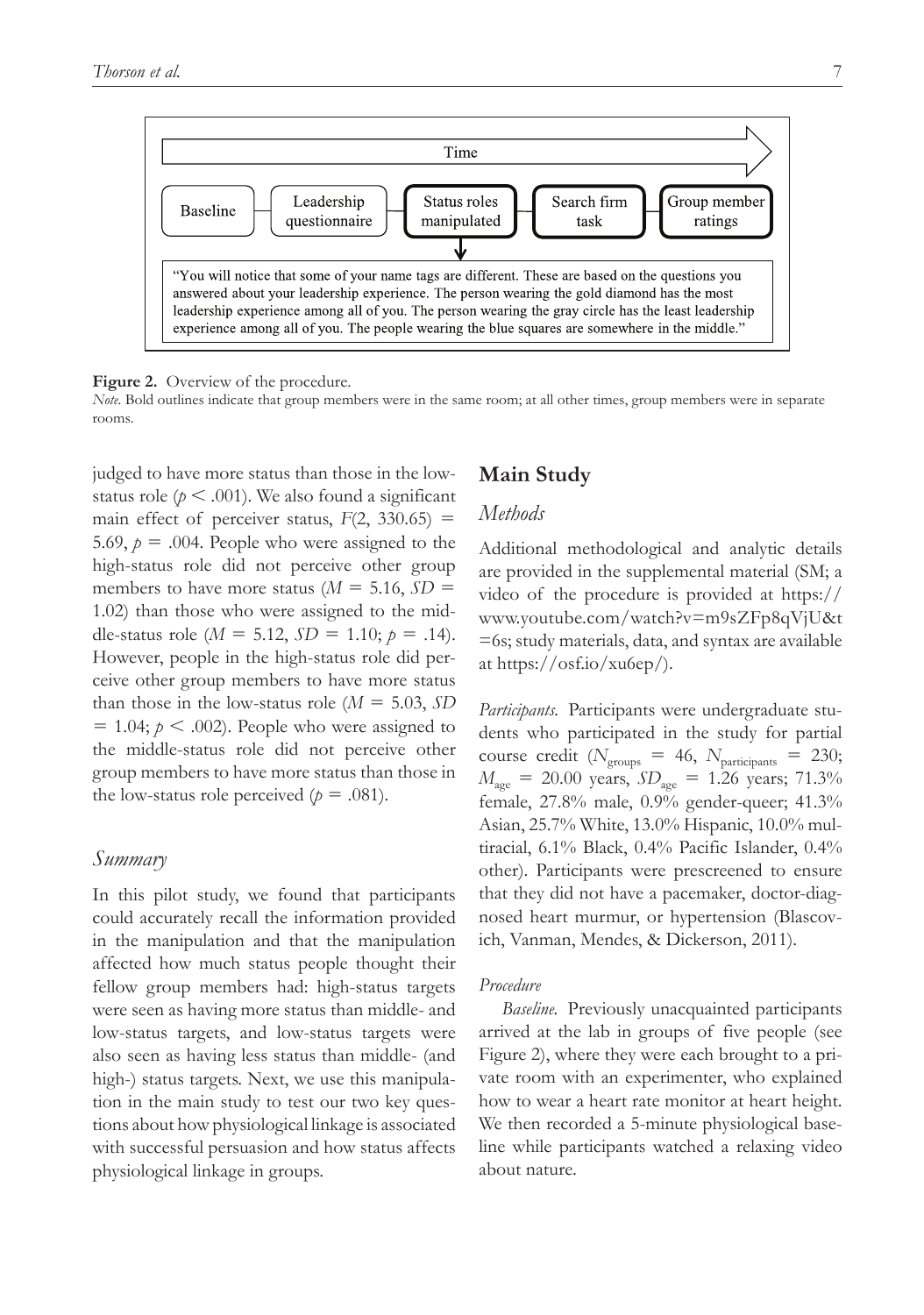*Status manipulation.* To manipulate status, all participants completed the same leadership questionnaire as in the pilot study. As in the pilot study, participants were then told that we would use their responses to provide them with more information about their group mates prior to working with them, and questionnaires were then ostensibly scored. Next, the experimenters brought all five participants into the same room. Participants were seated around a rectangular table that measured 30 inches by 60 inches in a room that was approximately 120 inches by 136 inches (see the SM for an exact layout of the room). Each participant was given a randomly assigned name tag with a letter and a symbol. We told participants that the person with the gold diamond and the letter A had the most leadership experience (high status), that the person with the gray circle and the letter E had the least leadership experience (low status), and that the three people with blue squares and the letters B, C, and D were somewhere in the middle.

*Search firm task.* Participants were given the same instructions for the search firm task as in the pilot study and asked to read them privately. As in the pilot study, each person's set of instructions included a portion that was common to all participants, explaining that the group's task was to select the best of five executive search firms to assist in hiring a senior vice president of business development. The common instructions also listed a brief description of each of the five search firms.

High- and low-status participants were also told that their task was to convince the group to hire one particular search firm that was specified on the instructions sheet, and that they would receive a 5-dollar reward if they were successful at convincing the rest of the group to select their search firm without revealing this goal. High- and low-status participants did not know that anyone else in the group was also trying to advocate for a particular search firm. The specific search firms were randomized across sessions (the following percentages of high- and low-status people, respectively, were assigned to argue for each of

the five firms: Firm 1 [17.4%, 19.6%], Firm 2 [21.7%, 13.0%], Firm 3 [19.6%, 23.9%], Firm 4 [17.4%, 21.7%], and Firm 5 [23.9%, 21.7%]). The maximum number of times that a particular assigned firm was chosen was 23.9% (compared to chance of 20%;  $\zeta = 0.90$ ,  $p = .37$ ). Thus, no one firm was particularly likely to account for success at persuading the group. People in the high- and low-status conditions in the same group were never assigned to advocate for the same search firm. People in the middle-status condition could advocate for any search firm, as they did not receive any special instructions to argue for a particular firm.

Participants were told they would have 10 minutes to reach a group decision. Participants were told that they could select a firm with (a) a unanimous vote (all five people agreed), (b) a majority vote (three or four people agreed), (c) a figurehead vote (the group selected one person to make a final decision, even if it was not unanimous), or that they could make no decision. During the 10 minutes of discussion, participants openly discussed the search firms in whatever manner they wanted to (with the exception that high- and low-status members could not reveal that we had instructed them to argue for a particular firm). We did not provide the participants with any additional instructions as to how they should talk with each other or how they had to make their decision. Interbeat intervals were obtained continuously for the entire group task. Experimenters viewed the interaction from a control room to ensure that people in the highand low-status conditions did not disclose that they were assigned to advocate for particular search firms; none did. Each participant completed a questionnaire and was debriefed.1

#### *Measures*

*Mean interbeat intervals.* We measured autonomic nervous system activity via mean cardiac interbeat intervals (IBI); IBI is the amount of time in milliseconds between heartbeats. All participants wore Polar H7 Bluetooth Heart Rate Sensors on their torsos at heart height, which recorded IBI during baseline and the group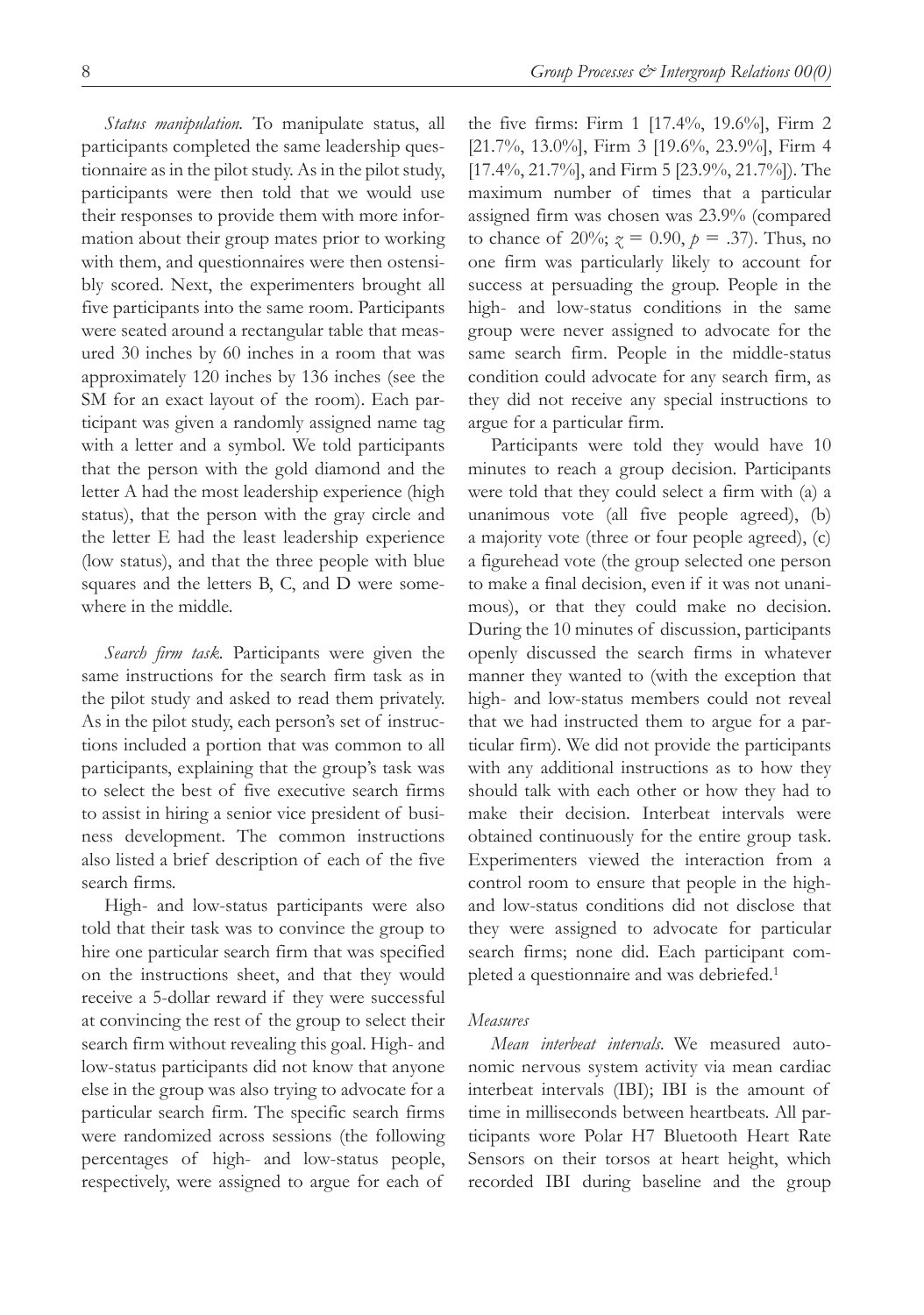search firm task using the Elite HRV smartphone application.

Each participant's physiological data were processed by two of three trained researchers. If the first two researchers disagreed on how to process a file, then the third researcher resolved the discrepancy. In Step 1, we used an Excel macro to divide each participant's baseline and group task recordings into 30-second segments. We added 12 seconds of data on each end of each 30-second measurement interval for Step 3, when the data are filtered to pass the respiratory frequency range (0.12 to 0.40 Hz). These seconds are lost to the filter and, thus, do not factor into the calculations of IBI.2 During this step, the Excel macro also identified potential artifacts and missing signals in each 30-second segment (according to a set of specifications listed at [https://osf.io/](https://osf.io/xu6ep/) [xu6ep/;](https://osf.io/xu6ep/) e.g., any instance of an IBI 30% greater than the prior IBI). In addition, the Excel macro created line graphs of each 30-second segment of IBIs so that the researchers could visually inspect the data for artifacts and missing signals.

In Step 2, we applied corrections to any potential issues or artifacts in the data (according to a set of guidelines listed at [https://osf.io/xu6ep/;](https://osf.io/xu6ep/) e.g., if there was an IBI twice as long as the others in a 30-second segment, we split that IBI in half). If there was more than one issue in one 30-second segment, we marked that segment as missing. Overall, we took a conservative approach in Steps 1 and 2 to eliminate any potential artifacts or extreme responses. In Step 3, we obtained a mean IBI for each 30-second segment using CMetX Cardiac Metric Software Version 2.63 (available from John J. B. Allen at [www.psychofizz.org;](www.psychofizz.org) described more fully in Allen, Chambers, & Towers, 2007). We then computed reactivity scores by subtracting the mean IBI from the last 30-second segment of baseline from the mean IBI of each 30-second segment of the group search firm task.<sup>3</sup> Each participant could have a maximum of 20 reactivity scores, across the 10 minutes of the group search firm task.

*Physiological linkage.* We calculated a physiological linkage score for each person in each dyadic interaction that represented the extent to which that person (the "receiver") was physiologically influenced by another person (the "sender") in the group. We calculated linkage scores for all of the 10 dyadic interactions in one group so that there are four linkage scores for each person as a sender (when their physiology predicts each other group member's physiology) and four as a receiver (when their physiology is predicted by each other group member's physiology). In our analyses, all participants are both senders and receivers, and we examine how much each participant's reactivity score (a) predicts each of their partners' reactivity scores and (b) is predicted by each of their partners' reactivity scores. To calculate these physiological linkage scores, we conducted a regression model for each person in each dyad, where the receiver's reactivity score at time T+1 was predicted by their partner's (the sender's) reactivity score at time T and their own reactivity score at time T. We adjusted for stability—receivers' own prior physiology—when calculating linkage, based on the approach outlined in Thorson et al. (2018). Any linkage estimates made from fewer than 10 observations (50% of the possible time points) were marked as missing (11.5% of linkage estimates total).

#### **Results**

#### *Group Decisions*

Out of 46 groups, 42 groups (91.3%) came to a decision regarding which search firm to choose; the remaining four groups did not reach a decision either before or at the 10-minute mark for the conclusion of the task. Fifteen out of the 42 decisions (35.7%) were reached unanimously, and 27 of the 42 decisions (64.3%) were reached by a majority vote (i.e., three or four people chose the same firm). In our analyses, we make no distinction between whether a group chose unanimously or via a majority vote given that there were no systematic differences in patterns of effects if decisions were made unanimously or through a majority.

We conducted a chi-square test of independence to examine whether the observed frequencies for firm selection were different than what would be expected based on chance. In every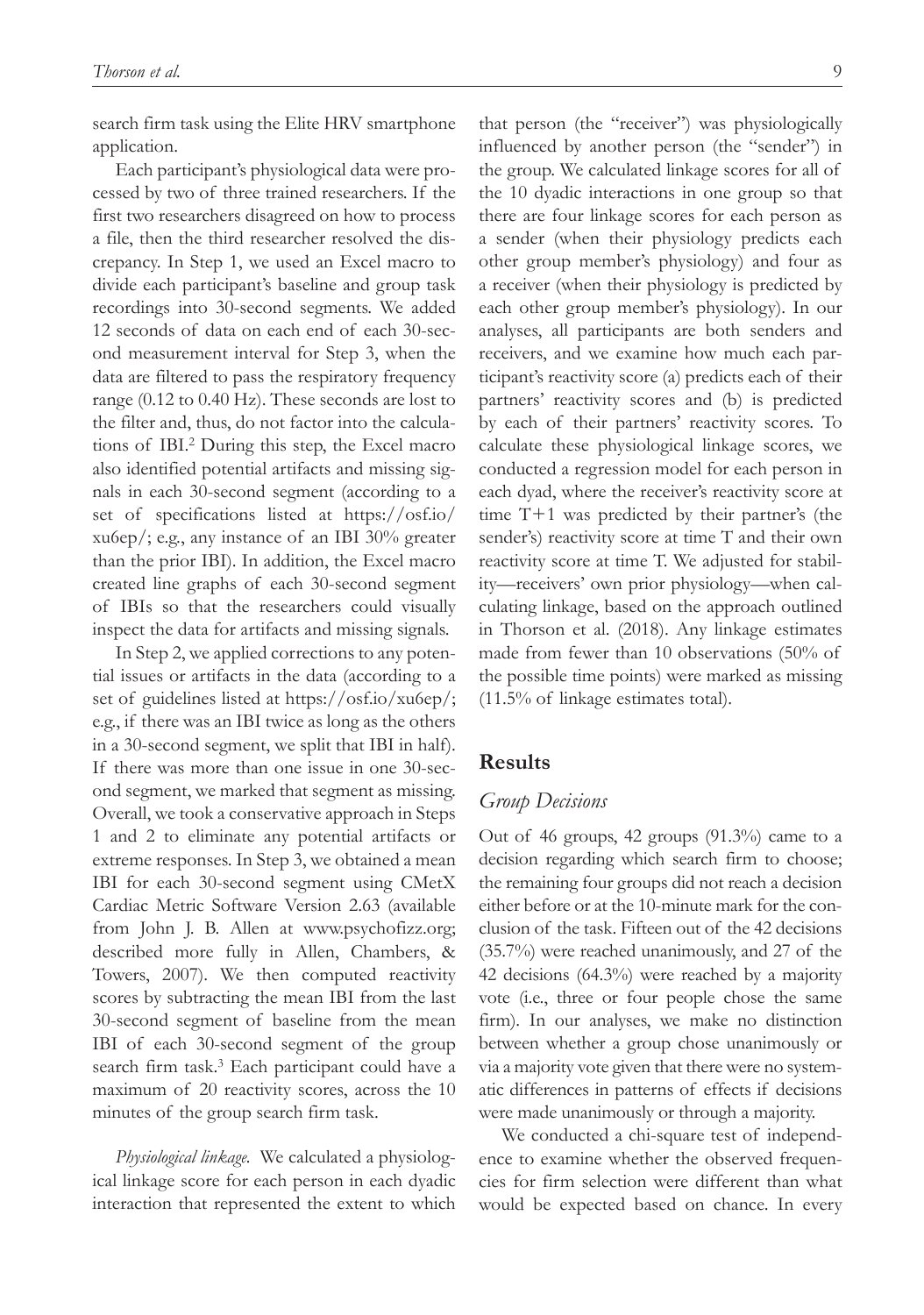|                                           | Number of times selected Number of times selected based on chance |
|-------------------------------------------|-------------------------------------------------------------------|
| Firm assigned to the high-status person   | 8.4                                                               |
| Firm assigned to the middle-status person | 25.2                                                              |
| Firm assigned to the low-status person    | 8.4                                                               |

**Table 1.** Firm selection as a function of the status manipulation.

group, one firm was advocated for by a high-status participant, one firm was advocated for by a low-status participant, and three firms were not specifically advocated for by anyone. Thus, based on chance, there is a 20% likelihood that the firm advocated for by the high-status person would be selected, a 20% likelihood that the firm advocated for by the low-status person would be selected, and a 60% chance that a firm that was not advocated for by either a high- or low-status person would be selected; we used these as the expected frequencies in our analysis.

The observed frequencies were different than expected by chance,  $\chi^2(2) = 19.43$ ,  $p < .001$  (see Table 1). Using the approaches outlined by MacDonald and Gardner (2000) and Sharpe (2015), consistent with prior research, groups were more likely than chance to select the firm advocated for by the high-status person,  $\zeta$  = 3.31,  $p = .003$ . In addition, post hoc comparisons revealed that the firms advocated for by the highstatus participant were selected at a significantly higher rate than those advocated for by the lowstatus participant,  $\chi^2(1) = 12.51, p = .001, φ =$ 0.65. Firms advocated for by the high-status participant were also selected at a significantly higher rate than those that were advocated for by no one,  $\chi^2(1) = 17.89$ ,  $p < .001$ ,  $\varphi = 0.77$ . These findings are consistent with prior research showing that high-status people tend to wield more influence in groups.

#### *IBI Reactivity*

We expected to find that high- and low-status individuals would exhibit greater IBI reactivity during the task than middle-status participants, given that high- and low-status participants were given a more demanding task than middle-status

participants. We modeled IBI reactivity per 30-second interval of the task. We anticipated that all participants would show decreases in reactivity over time, given expected habituation to the task, so we included a linear effect of time in the models and a Status  $\times$  Time interaction term (see Fitzmaurice et al., 2011). Group members were nested within groups, and group members were treated as indistinguishable by forcing equality constraints on their variances and covariances (see West, 2013). We specified a random intercept, a random slope for time, and the withinperson covariance between the two (i.e., the relationship between the random intercept and the random slope for time). As a reminder, IBI is the amount of time in milliseconds between heartbeats, so more negative reactivity values indicate faster heartbeats.

A main effect of status was found, *F*(2, 145)  $= 7.97, p \leq .001$ . High-status people (*M* = −157.24 ms, *SD* = 104.49) were more reactive than middle-status people ( $M = -80.92$  ms,  $SD = 90.28; p < .001$ ) but were similarly as reactive as low-status people ( $M = -136.57$  ms,  $SD = 108.23$ ;  $p = .37$ ). Low-status people were significantly more reactive than middle-status people  $(p = .011)$ . A main effect of time was found,  $F(1, 121) = 23.60, p \le .001$ , indicating that, on average, reactivity decreased over time, but this was not moderated by status,  $F(2, 121) =$ 0.15,  $p = 0.86$ . These findings are consistent with what we anticipated and suggest that both highand low-status people were similarly engaged throughout the decision-making task. Although we did not anticipate finding any, we examined whether there were differences in reactivity between people whose group made a final choice that matched the choice they were arguing for (which we refer to as successful persuaders) and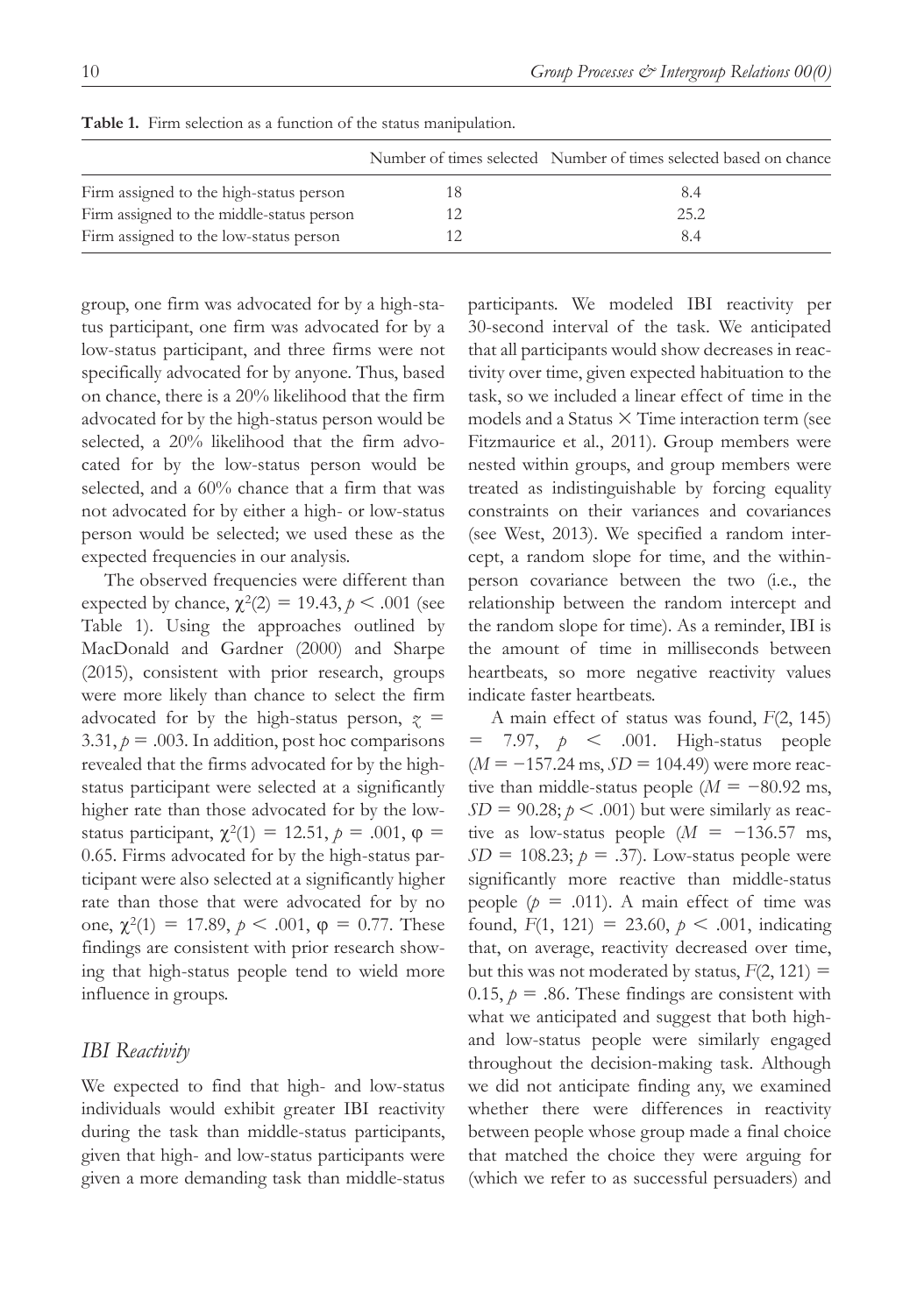others in the group, and found no evidence of differences ( $ps > .14$ ).

#### *Physiological Linkage*

We next examined our two key questions of interest. First, we examined whether physiological linkage was associated with successful persuasion. To do this, we compared physiological linkage when it was followed by the group making a decision in the sender's favor ("successful persuasion") versus the group making a decision not in the sender's favor ("unsuccessful persuasion"), collapsing across status. Although success was measured at the end of the group task, we treat success (i.e., whether the group made a final choice that matched the choice the high- or low-status member was arguing for) as a predictor in these models. This is because success is a group-level variable and linkage is a dyad-level variable. In multilevel modeling, outcomes cannot be at a higher level than predictors (in this case, the outcome cannot be at the group level with a predictor at the dyad level). To examine linkage scores without first averaging them at the level of the group (which would mean losing their original dyadic unit), we treat success as the predictor and linkage as the outcome. We are not inferring that being a successful persuader necessarily causes linkage, but rather, testing whether it is associated with linkage. To account for the nonindependence between dyad members (in other words, to account for the fact that dyad members' linkage scores are not independent observations from one another; see Kenny et al., 2006), we use a repeated statement using the MIXED procedure in SPSS, where dyad members' linkage scores are nested within dyads. In this model, the main effect of sender success was significant,  $F(1, 134.96) = 4.24$ ,  $p = .041$ , indicating that physiological linkage to senders was higher when it was followed by successful persuasion ( $M = 0.10$ ,  $SD = 0.35$ ) on behalf of the sender than by unsuccessful persuasion  $(M =$ −0.01, *SD* = 0.27). In other words, the more that senders predict their fellow group members' physiology, the more likely it is that they also successfully persuade the group.

Second, we examined whether status was associated with physiological linkage by testing whether a sender's status predicted how much others showed physiological linkage to that sender (i.e., how much other group members' physiology was predicted by the sender's physiology). We found that sender status had no effect on physiological linkage, *F*(2, 328.26) = 0.78,  $p = .46$ . Thus, people did not show different amounts of physiological linkage to high-status (*M* = 0.05, *SD* = 0.31), middle-status (*M* = −0.02, *SD* = 0.27), or low-status (*M* = 0.01, *SD*  $= 0.30$ ) partners.

## **Discussion**

When making decisions in groups, we found that, throughout the group decision-making process, the more that people were physiologically linked to certain group members, the more likely groups were to make a decision in those group members' favor. In other words, when groups made a decision in one group member's favor, that group member's physiological response (as a "sender") was likely to predict other group members' physiological responses (as "receivers") during the group decision-making task. These findings suggest that people were particularly attuned to group members who were skilled at getting the group to make a decision in line with their own interests.

We did not find that people were more likely to be physiologically linked to higher status group members. That is, higher status group members were not more likely to be "senders" of physiological responses. This finding contrasts with prior research showing that lower status people are linked to higher status ones during dyadic negotiations (Kraus & Mendes, 2014), and work suggesting that higher status people typically garner the most attention (which has been associated with physiological linkage) in groups. However, such research often examines status in isolation from other variables that could also drive attention (such as the motivation to convince others to do something). It could be the case that in the present study, we altered the degree to which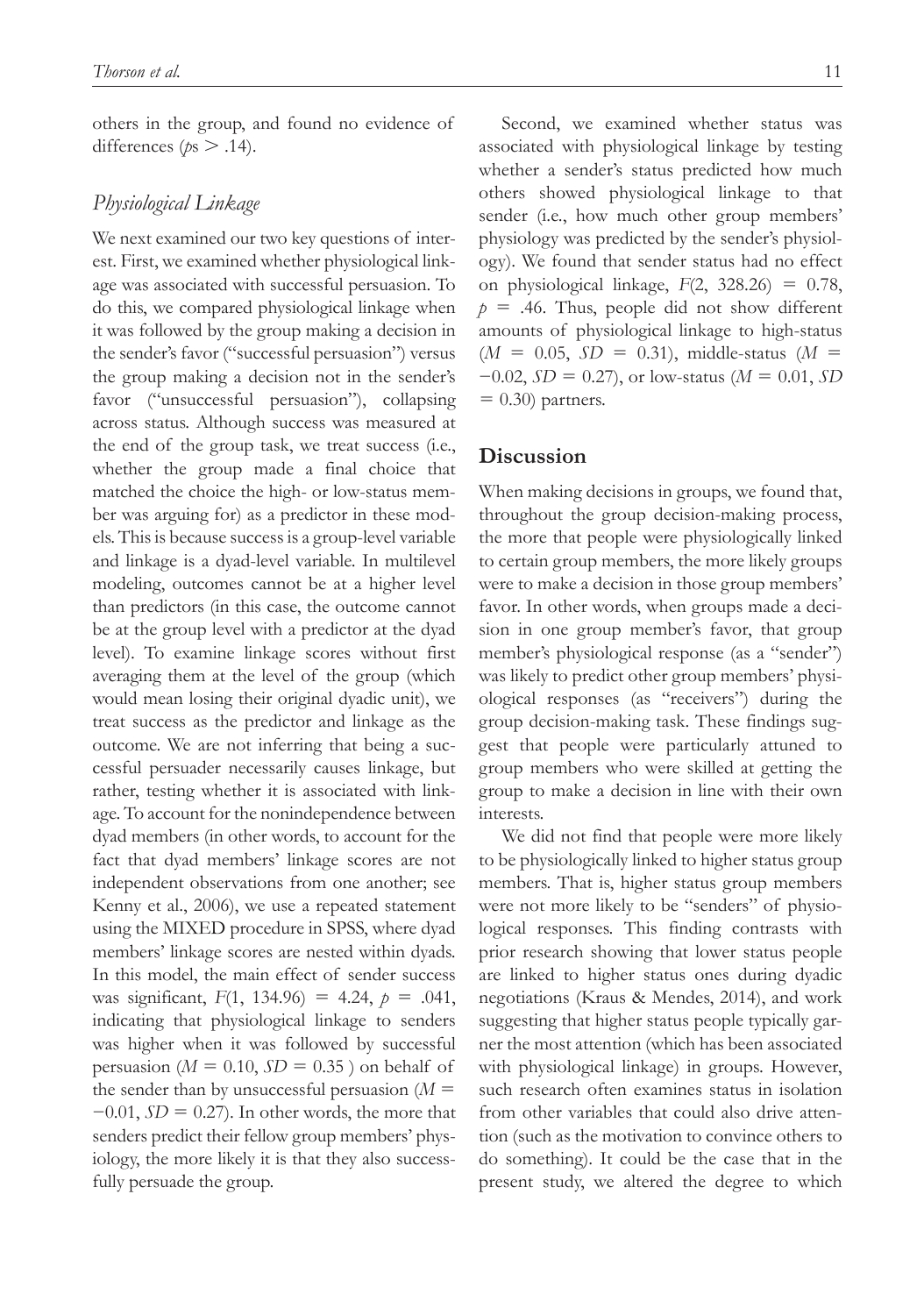status shapes attention by adding an additional experimental layer of incentivizing two group members (with opposing status roles) to influence the group outcome.

To this end, our design might mirror what is often found in many group interaction contexts: people come into a group with some amount of preexisting status, but this status might work in combination or in competition with other factors that also shape how people behave and who they attend to. For example, in a team with people who have clear status roles, a low-ranking member might emerge as a skilled persuader who knows exactly what to say and when to capture the attention of the group. This person might garner the attention of the group—taking it away from high-status members—such that by the end of the interaction the status hierarchy has shifted. Our research suggests that the status people hold coming into group interactions might not necessarily guide every aspect of group behavior and attention in the same ways throughout the full course of a group interaction.

This is the first research, to our knowledge, that has investigated how similarity between group members' physiology is ultimately associated with decisions that those group members make together. These results show that it is not just individual group members' physiology that is important in understanding the decisions that group members make and how they make them, but also the relationships between group members' physiology. Importantly, our work shows that when groups make decisions in a particular person's favor, that person's IBI reactivity is uniquely related to the other group members' IBI reactivity and predicts their IBI reactivity over time.

Given prior work showing that physiological linkage of ANS responses tends to occur under conditions when people should be most attentive to one another (Marci & Orr, 2006; Thorson, Forbes, Magerman, & West, 2019; West et al., 2017), we believe this pattern occurs because successful persuaders are engaging in behaviors that grab the attention of other group members and are associated with successful persuasion for example, perhaps they are making more convincing arguments or using more sophisticated

language. We attempted to uncover several of these behaviors (see the supplemental material). Although we found several behaviors (e.g., talk time) that were associated with the status manipulation, we did not find any that were associated with physiological linkage. However, future research should examine the particular behaviors that underlie physiological linkage in this context and how those are ultimately associated with successful persuasion. We are not arguing that group members to whom others physiologically link are consciously trying to predict or influence the physiology of their fellow group members. Rather, they likely engage in behaviors that result in the process of linkage.

# *Limitations and Future Directions*

We did not find that randomly assigned status was associated with physiological linkage, but it is possible that a stronger form of status—status that is coupled with the control of valuable resources (also considered to be power; Fiske, 2010; Magee & Galinsky, 2008)—might be. We intentionally did not introduce power into this study, but certainly status and power often cooccur in the real world (Fiske, 2010). Given that people attend upward to those with power (because those people have control over desired outcomes and resources; Schmid Mast, Jonas, & Hall, 2009), when status is combined with power, it may exert a particularly strong influence on people's judgments and attention, and may, therefore, lead to greater physiological linkage. In addition, when randomly assigned status is coupled with other cues that indicate status (e.g., race or gender; Berger et al., 1972), it might also have a stronger influence on how people behave in group decision-making contexts and who captures other group members' attention.

The models we used to analyze physiological linkage do not indicate whether linkage is occurring because both partners are increasing in reactivity or decreasing in reactivity (see Butler, 2011)—and in fact, both patterns could occur for different combinations of group members or for the same two group members at different times. Future research might examine if successful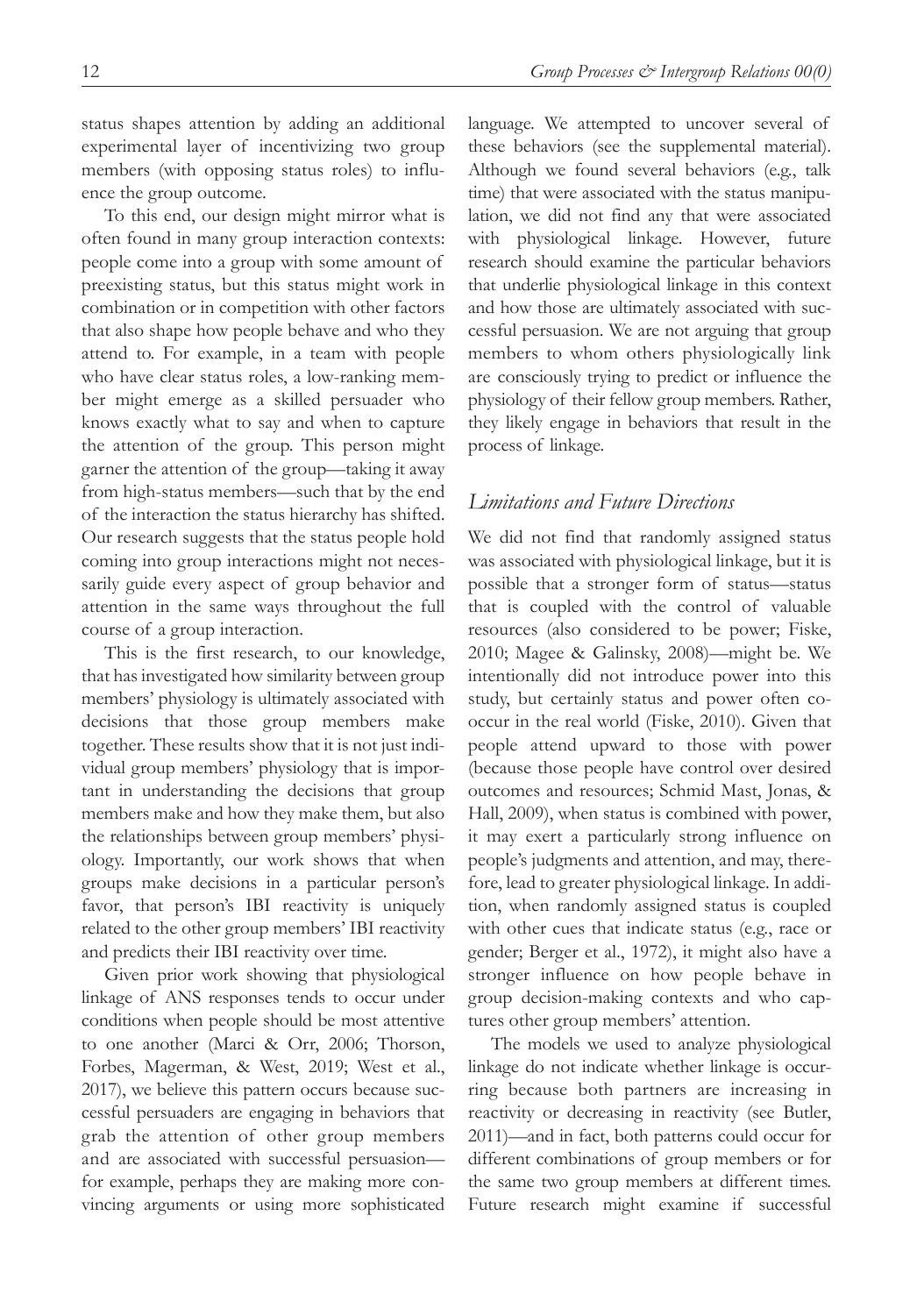persuasion is associated with persuaders predicting increases in reactivity or decreases in reactivity over time, using techniques such as a coupled linear oscillator model (Reed, Barnard, & Butler, 2015). Such results would be useful for understanding the contexts in which people are able to successfully persuade groups by, for example, increasing or decreasing group members' physiological arousal.

# **Conclusion**

Many of the most important decisions in our society are made within groups. In the current work, we found that physiological linkage from senders to receivers was associated with senders' success at persuading groups to make a decision in their favor. However, we did not find that physiological linkage was associated with experimentally manipulated social status within the group. Our results suggest that, when groups are making decisions, one key predictor of the group's final decision is how much the group members' physiological responses are predicted by the responses of another group member who wants to persuade the group. This work identifies physiological linkage as a novel correlate of persuasion. It also opens the door for understanding not only how individual physiological responding is related to group processes, but also for understanding how the relationships between group members' physiological responses affect the choices that groups make together.

#### **Acknowledgements**

The authors would like to thank Gavin Kilduff for his comments on an earlier version of this paper, the research assistants from West Interpersonal Perception Lab for their dedication to this research, and Michael Mendes and Kevin Thorson for their help designing the search firm task.

#### **Funding**

The author(s) disclosed receipt of the following financial support for the research, authorship, and/or publication of this article: This research was supported by a grant from the National Science Foundation awarded to Tessa West (DRL1535414).

#### **ORCID iD**

Katherine R. Thorson **D** [https://orcid.org/0000](https://orcid.org/0000-0003-1528-1071) [-0003-1528-1071](https://orcid.org/0000-0003-1528-1071)

#### **Supplemental material**

Supplemental material for this article is available online.

#### **Notes**

- 1. We used a "funnel debriefing" to assess participants' suspicion that the status roles assigned were not actually based on leadership experience. In response to our first question ("What did you think about the study?"), only 0.9% of participants expressed suspicion; in response to our second question ("What do you think the researchers were trying to explore in the study?"), again only 0.9% of participants expressed suspicion; in response to our third question ("Did you find anything unusual about the study?"), only 5.2% of participants expressed suspicion.
- 2. Given that these seconds do not factor into the calculations of IBI, they were repetitions of seconds from the current interval. For example, for the first interval, the data fed into CMetX were the first 12 seconds, the first 12 seconds again, the middle 6 seconds, the last 12 seconds, and the last 12 seconds again. The first time the first 12 seconds appear they are lost to the filter. The second time the last 12 seconds appear they are also lost to the filter. Thus, the full 30 seconds of the interval are analyzed.
- 3. Nine participants (3.9%) had missing data for the last 30 seconds of baseline. We made an a priori decision to use the second-to-last 30 seconds of baseline as their baseline measure instead.

#### **References**

- Abdi, H. (2007). The Bonferroni and Šidák corrections for multiple comparisons. In N. Salkind (Ed.), *Encyclopedia of measurement and statistics* (pp. 103–107). Thousand Oaks, CA: SAGE.
- Allen, J. J., Chambers, A. S., & Towers, D. N. (2007). The many metrics of cardiac chronotropy: A pragmatic primer and a brief comparison of metrics. *Biological Psychology*, *74*, 243–262. [https://doi.](https://doi.org/10.1016/j.biopsycho.2006.08.005) [org/10.1016/j.biopsycho.2006.08.005](https://doi.org/10.1016/j.biopsycho.2006.08.005)
- Anderson, C., & Berdahl, J. L. (2002). The experience of power: Examining the effects of power on approach and inhibition tendencies. *Journal*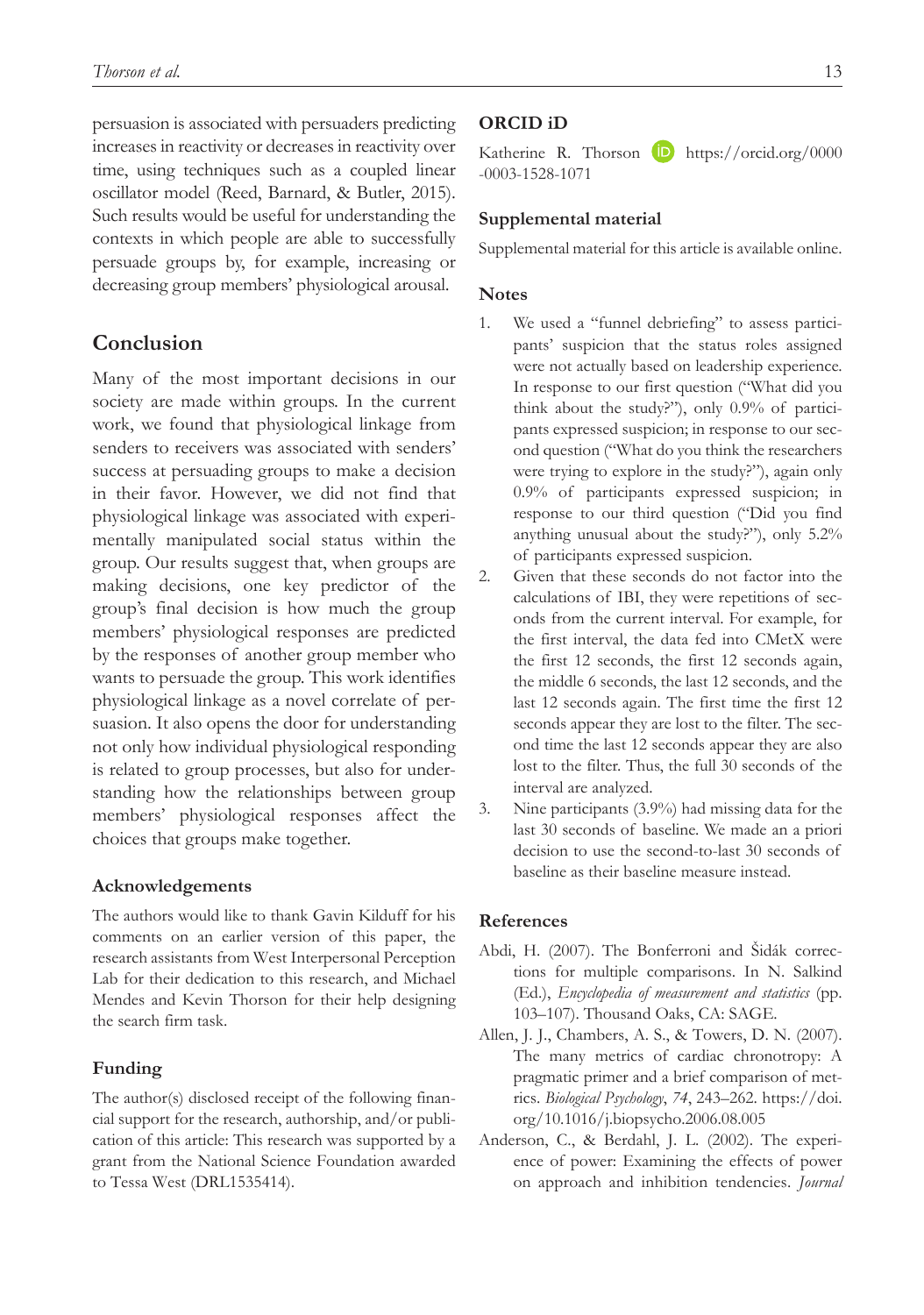*of Personality and Social Psychology*, *83*, 1362–1377. <http://dx.doi.org/10.1037/0022-3514.83.6.1362>

- Anderson, C., Brion, S., Moore, D. A., & Kennedy, J. A. (2012). A status-enhancement account of overconfidence. *Journal of Personality and Social Psychology*, *103*, 718–735. [http://dx.doi.org/10.1037/](http://dx.doi.org/10.1037/a0029395) [a0029395](http://dx.doi.org/10.1037/a0029395)
- Berger, J., Cohen, B. P., & Zelditch, M. (1972). Status characteristics and social interaction. *American Sociological Review*, *37*, 241–255. [http://dx.doi.](http://dx.doi.org/10.2307/2093465) [org/10.2307/2093465](http://dx.doi.org/10.2307/2093465)
- Blascovich, J., Vanman, E., Mendes, W., & Dickerson, S. (2011). *Social psychophysiology for social and personality psychology*. London, UK: SAGE.
- Butler, E. A. (2011). Temporal interpersonal emotion systems: The "TIES" that form relationships. *Personality and Social Psychology Review*, *15*, 367–393. <http://dx.doi.org/10.1177/1088868311411164>
- Davis, J. H. (1973). Group decision and social interaction: A theory of social decision schemes. *Psychological Review*, *80*, 97–125. [http://dx.doi.](http://dx.doi.org/10.1037/h0033951) [org/10.1037/h0033951](http://dx.doi.org/10.1037/h0033951)
- Devine, D. J., Clayton, L. D., Dunford, B. B., Seying, R., & Pryce, J. (2001). Jury decision making: 45 years of empirical research on deliberating groups. *Psychology Public Policy Law*, *7*, 622–727. <http://dx.doi.org/10.1037/1076-8971.7.3.622>
- Fiske, S. T. (2010). Interpersonal stratification: Status, power, and subordination. In S. T. Fiske, D. T. Gilbert & G. Lindzey (Eds.), *Handbook of social psychology* (pp. 941–982). Hoboken, NJ: Wiley.
- Fitzmaurice, G. M., Laird, M. N., & Ware, J. H. (2011). *Applied longitudinal analysis* (2nd ed.). Hoboken, NJ: John Wiley and Sons.
- Foulsham, T., Cheng, J. T., Tracy, J. L., Henrich, J., & Kingstone, A. (2010). Gaze allocation in a dynamic situation: Effects of social status and speaking. *Cognition*, *117*, 319–331. [http://dx.doi.](http://dx.doi.org/10.1016/j.cognition.2010.09.003) [org/10.1016/j.cognition.2010.09.003](http://dx.doi.org/10.1016/j.cognition.2010.09.003)
- French, J. R. P., Jr., & Raven, B. H. (1959). The bases of social power. In D. Cartwright (Ed.), *Studies in social power* (pp. 150–167). Ann Arbor, MI: Institute for Social Research.
- Galinsky, A. D., Gruenfeld, D. H., & Magee, J. C. (2003). From power to action. *Journal of Personality and Social Psychol*o*gy*, *85*, 453–466. [http://dx.doi.](http://dx.doi.org/10.1037/0022-3514.85.3.453) [org/10.1037/0022-3514.85.3.453](http://dx.doi.org/10.1037/0022-3514.85.3.453)
- Haataja, E., Malmberg, J., & Järvelä, S. (2018). Monitoring in collaborative learning: Co-occurrence of observed behavior and physiological synchrony

explored. *Computers in Human Behavior*, *87*, 337–347. <http://dx.doi.org/10.1016/j.chb.2018.06.007>

- Hogg, M. A. (2010). Influence and leadership. In S. T. Fiske, D. T. Gilbert, & G. Lindzey (Eds.), *Handbook of social psychology* (pp. 1166–1207). Hoboken, NJ: Wiley.
- Jamieson, J. P., Valdesolo, P., & Peters, B. J. (2014). Sympathy for the devil? The physiological and psychological effects of being an agent (and target) of dissent during intragroup conflict. *Journal of Experimental Social Psychology*, *55*, 221–227. <http://dx.doi.org/10.1016/j.jesp.2014.07.011>
- Janis, I. L. (1972). *Victims of groupthink: A psychological study of foreign-policy decisions and fiascoes*. Oxford, UK: Houghton Mifflin.
- Kalkhoff, W., & Barnum, C. (2000). The effects of status-organizing and social identity processes on patterns of social influence. *Social Psychology Quarterly*, *63*, 95–115. [http://dx.doi.](http://dx.doi.org/10.2307/2695886) [org/10.2307/2695886](http://dx.doi.org/10.2307/2695886)
- Kenny, D. A., Kashy, D. A., & Cook, W. L. (2006). *Dyadic data analysis*. New York, NY: The Guilford Press.
- Kraus, M. W., & Mendes, W. B. (2014). Sartorial symbols of social class elicit class-consistent behavioral and physiological responses: A dyadic approach. *Journal of Experimental Psychology: General*, *143*, 2330–2340. [http://dx.doi.org/10.1037/](http://dx.doi.org/10.1037/xge0000023) [xge0000023](http://dx.doi.org/10.1037/xge0000023)
- Lammers, J., Galinsky, A. D., Gordijn, E. H., & Otten, S. (2008). Illegitimacy moderates the effects of power on approach. *Psychological Science*, *19*, 558–564. [http://dx.doi.org/10.1111/j.1467-9280](http://dx.doi.org/10.1111/j.1467-9280.2008.02123.x) [.2008.02123.x](http://dx.doi.org/10.1111/j.1467-9280.2008.02123.x)
- Liberati, E. G., Gorli, M., & Scaratti, G. (2016). Invisible walls within multidisciplinary teams: Disciplinary boundaries and their effects on integrated care. *Social Science and Medicine*, *150*, 31–39. [http://](http://dx.doi.org/10.1016/j.socscimed.2015.12.002) [dx.doi.org/10.1016/j.socscimed.2015.12.002](http://dx.doi.org/10.1016/j.socscimed.2015.12.002)
- Lingard, L., Reznick, R., Espin, S., Regehr, G., & DeVito, I. (2002). Team communications in the operating room. *Academic Medicine*, *77*, 232–237. [http://dx.doi.org/10.1097/00001888-](http://dx.doi.org/10.1097/00001888-200203000-00013) [200203000-00013](http://dx.doi.org/10.1097/00001888-200203000-00013)
- MacDonald, P. L., & Gardner, R. C. (2000). Type I error rate comparisons of post hoc procedures for I x J chi-square tables. *Educational and Psychological Measurement*, *60*, 735–754. [http://dx.doi.](http://dx.doi.org/10.1177/00131640021970871) [org/10.1177/00131640021970871](http://dx.doi.org/10.1177/00131640021970871)
- Magee, J. C., & Galinsky, A. D. (2008). Social hierarchy: The self-reinforcing nature of power and status.